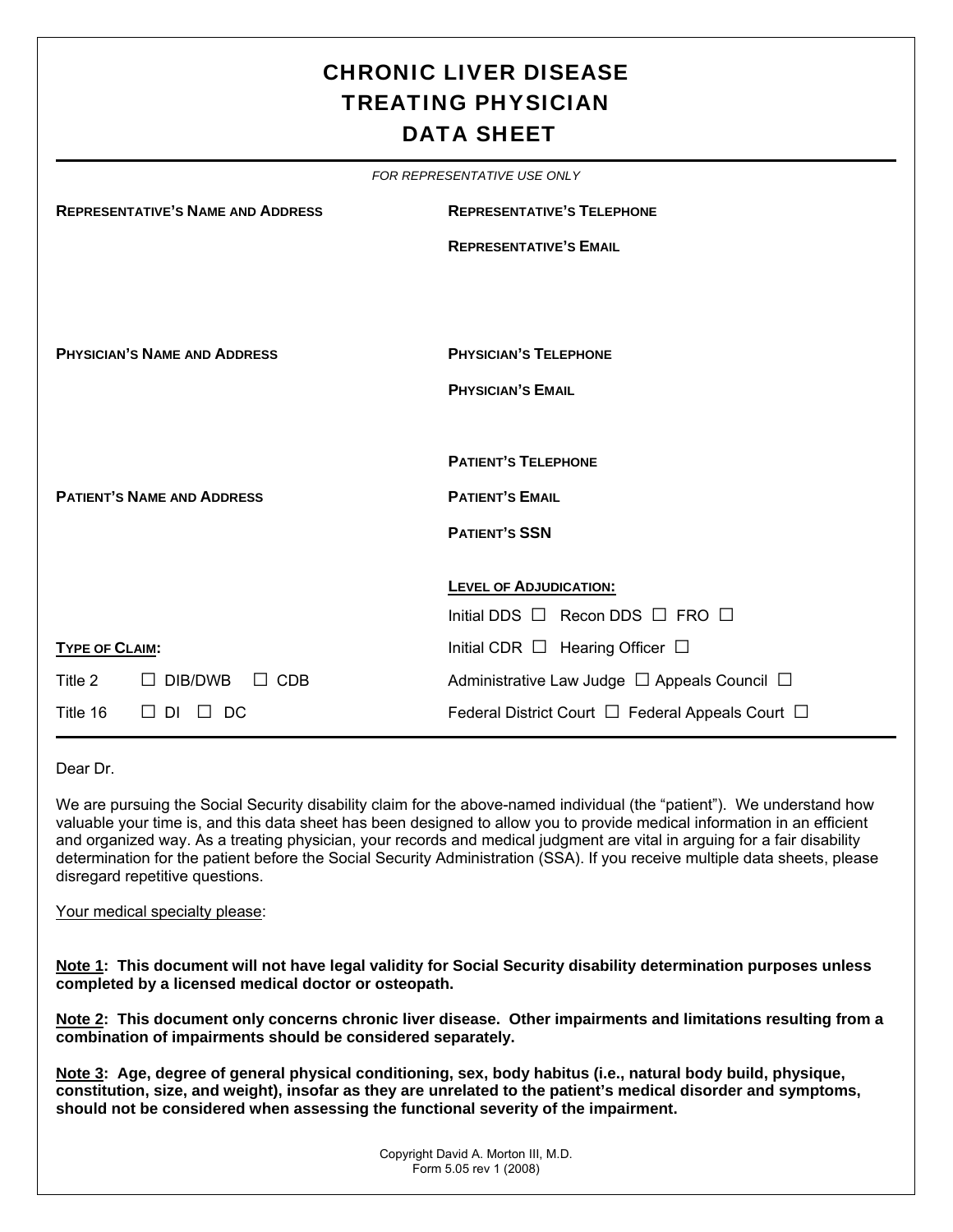|    | "Occasionally" means very little up to 1/3 of an 8 hour workday.<br>"Frequently" means 1/3 to 2/3 of an 8 hour workday. |                                                                        |                      |                      |                           |  |  |  |
|----|-------------------------------------------------------------------------------------------------------------------------|------------------------------------------------------------------------|----------------------|----------------------|---------------------------|--|--|--|
| I. |                                                                                                                         | Does the patient have chronic liver disease?                           |                      |                      |                           |  |  |  |
|    |                                                                                                                         | If Yes, please specify the date and etiology of the initial diagnosis. | $\Box$ Yes           | $\Box$<br><b>No</b>  | П<br><b>Unknown</b>       |  |  |  |
|    | Date:                                                                                                                   |                                                                        |                      |                      |                           |  |  |  |
|    | $\bullet$                                                                                                               | <b>Hepatitis A</b>                                                     | $\Box$ Yes           | □<br>No              | <b>Unknown</b><br>$\Box$  |  |  |  |
|    | ٠                                                                                                                       | <b>Hepatitis B</b>                                                     | $\Box$ Yes           | □<br>No              | <b>Unknown</b><br>$\Box$  |  |  |  |
|    | ٠                                                                                                                       | <b>Hepatitis C</b>                                                     | $\Box$ Yes           | $\perp$<br><b>No</b> | <b>Unknown</b><br>ΙI      |  |  |  |
|    | $\bullet$                                                                                                               | <b>Hepatitis D</b>                                                     | $\Box$<br><b>Yes</b> | □<br><b>No</b>       | <b>Unknown</b><br>ப       |  |  |  |
|    | ٠                                                                                                                       | <b>Hepatitis E</b>                                                     | $\Box$ Yes           | $\Box$<br><b>No</b>  | <b>Unknown</b><br>$\Box$  |  |  |  |
|    | $\bullet$                                                                                                               | <b>Hepatitis F</b>                                                     | $\Box$ Yes           | □<br><b>No</b>       | <b>Unknown</b><br>$\Box$  |  |  |  |
|    | ٠                                                                                                                       | <b>Hepatitis G</b>                                                     | $\Box$ Yes           | □<br><b>No</b>       | <b>Unknown</b><br>$\Box$  |  |  |  |
|    | $\bullet$                                                                                                               | Chronic active hepatitis                                               | $\Box$ Yes           | $\Box$<br>No         | <b>Unknown</b><br>$\Box$  |  |  |  |
|    | ٠                                                                                                                       | Alcoholic hepatitis                                                    | $\Box$ Yes           | □<br>No              | <b>Unknown</b><br>$\Box$  |  |  |  |
|    | ٠                                                                                                                       | <b>Drugs</b><br>Specify drug(s):                                       | $\Box$ Yes           | □<br><b>No</b>       | <b>Unknown</b><br>$\Box$  |  |  |  |
|    | $\bullet$                                                                                                               | Parasitic infection<br>Specify parasite:                               | П.<br><b>Yes</b>     | <b>No</b><br>$\Box$  | <b>Unknown</b><br>ΙI      |  |  |  |
|    | $\bullet$                                                                                                               | Autoimmune hepatitis<br>Specify disease:                               | $\Box$ Yes           | П<br>No              | <b>Unknown</b><br>$\perp$ |  |  |  |
|    |                                                                                                                         | <b>Bacterial infection</b><br>Specify organism:                        | $\Box$ Yes           | $\Box$<br><b>No</b>  | $\Box$ Unknown            |  |  |  |
|    |                                                                                                                         | Fungal infection<br>Specify fungus:                                    | $\Box$ Yes           | <b>No</b><br>$\Box$  | <b>Unknown</b><br>$\perp$ |  |  |  |
|    |                                                                                                                         | Protozoan infection<br>Specify organism:                               | $\Box$ Yes           | П.<br><b>No</b>      | $\Box$<br><b>Unknown</b>  |  |  |  |
|    |                                                                                                                         | Tumor (malignant-primary or metastatic)<br>Specify diagnosis:          | $\Box$ Yes           | П.<br><b>No</b>      | <b>Unknown</b><br>$\Box$  |  |  |  |
|    |                                                                                                                         |                                                                        |                      |                      |                           |  |  |  |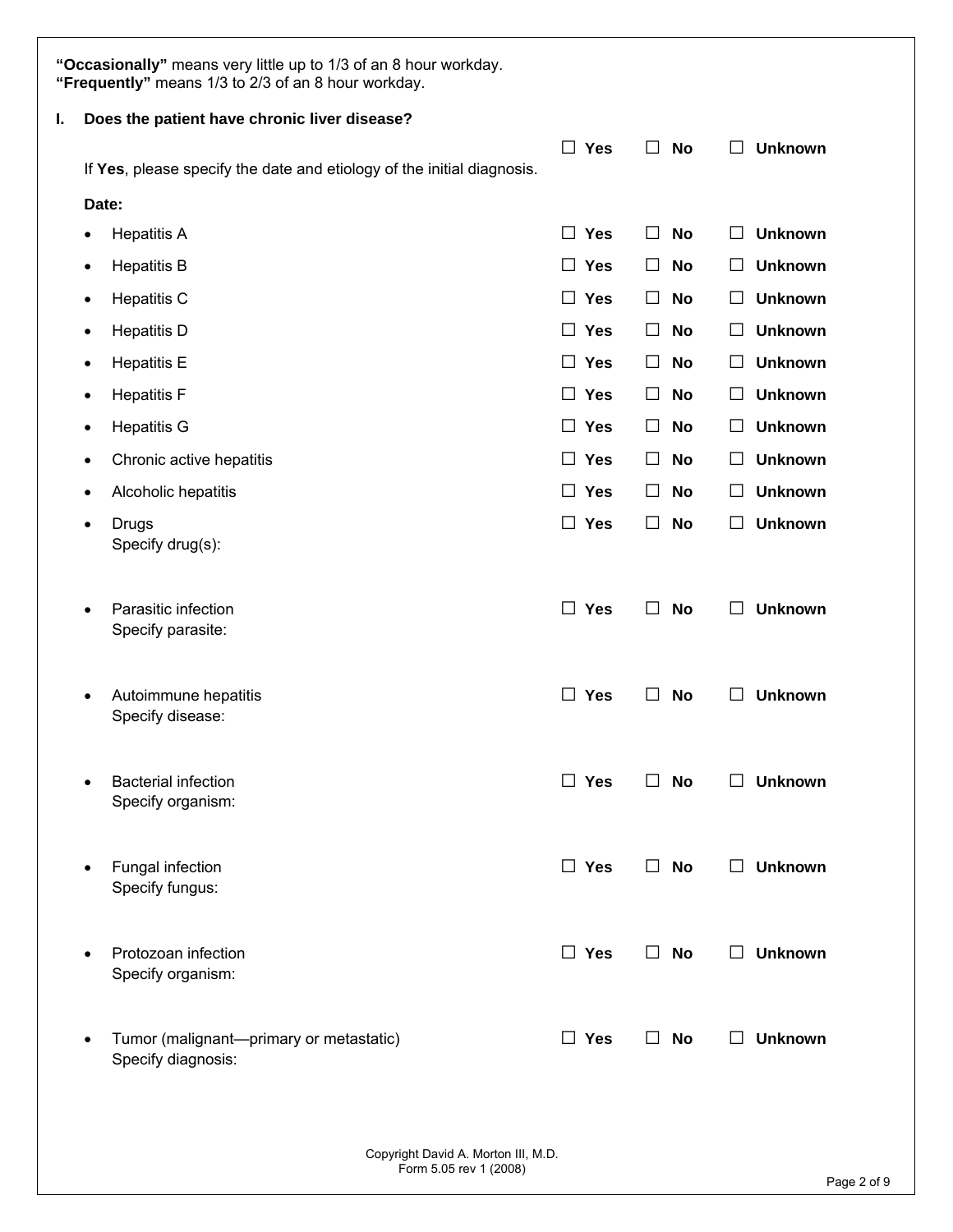| ٠         | Porphyria                                                                                                      | $\Box$ Yes            | <b>No</b><br>$\perp$ | <b>Unknown</b><br>⊔       |
|-----------|----------------------------------------------------------------------------------------------------------------|-----------------------|----------------------|---------------------------|
| $\bullet$ | Glycogen storage disease<br>Specify diagnosis:                                                                 | $\Box$ Yes            | <b>No</b><br>$\perp$ | <b>Unknown</b><br>$\Box$  |
| $\bullet$ | Vascular disease<br>Specify diagnosis:                                                                         | <b>Yes</b><br>$\Box$  | П<br><b>No</b>       | <b>Unknown</b>            |
| $\bullet$ | Cystic fibrosis                                                                                                | <b>Yes</b><br>$\Box$  | <b>No</b><br>$\perp$ | <b>Unknown</b><br>⊔       |
|           | <b>Biliary cirrhosis</b>                                                                                       | $\Box$ Yes            | <b>No</b><br>$\perp$ | <b>Unknown</b><br>⊔       |
| ٠         | <b>Biliary atresia</b>                                                                                         | <b>Yes</b><br>$\perp$ | No<br>$\perp$        | <b>Unknown</b><br>ப       |
| ٠         | Toxic exposure<br>Specify agent:                                                                               | $\Box$ Yes            | П<br><b>No</b>       | <b>Unknown</b><br>□       |
|           | Liver transplant                                                                                               | $\Box$ Yes            | <b>No</b><br>$\perp$ | <b>Unknown</b>            |
|           | Other (specify)                                                                                                | $\Box$<br><b>Yes</b>  | $\Box$<br>No         | <b>Unknown</b><br>⊔       |
|           | Unknown                                                                                                        | $\Box$ Yes            | $\Box$<br><b>No</b>  | <b>Unknown</b>            |
|           | II. Does the patient have portal hypertension?<br>If Yes, please describe diagnostic results or attach report. | $\Box$ Yes            | <b>No</b><br>$\perp$ | П<br><b>Unknown</b>       |
|           | III. Does the patient have esophageal varices?<br>If Yes, please answer the following questions:               | $\Box$ Yes            | No                   | <b>Unknown</b>            |
|           | A. Were varices seen on endoscopy?                                                                             | $\Box$ Yes            | No                   | <b>Unknown</b>            |
|           | Were actively bleeding varices seen?                                                                           | $\Box$ Yes            | <b>No</b>            | <b>Unknown</b>            |
|           | B. Were varices seen on other esophageal imaging?<br>What test?                                                | $\Box$ Yes            | No<br>$\perp$        | <b>Unknown</b><br>$\perp$ |
|           | C. Has the patient had variceal bleeding requiring both hospitalization and transfusion?                       |                       |                      |                           |
|           | How many times has this happened?                                                                              | $\Box$ Yes            | No                   | <b>Unknown</b>            |
|           | Date of last bleeding:                                                                                         |                       |                      |                           |
|           | Copyright David A. Morton III, M.D.                                                                            |                       |                      |                           |
|           | Form 5.05 rev 1 (2008)                                                                                         |                       |                      |                           |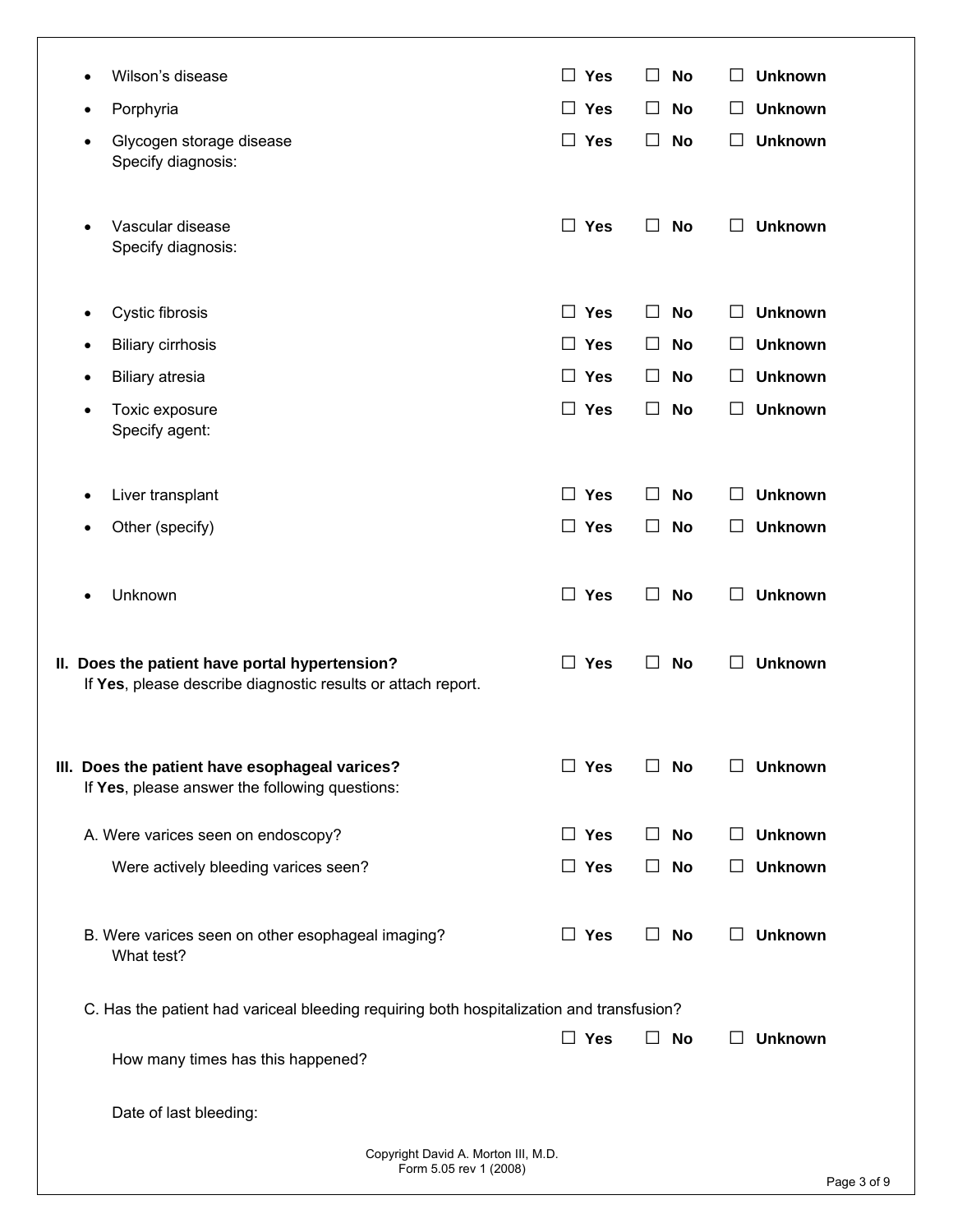Please specify the dates transfusions were requires and the amount (units) of each transfusion, or attach relevant medical records.

#### **IV. Response to Treatment**

Please specify the last date you examined the patient. **Date:**

A. Medical therapy

Specify current medications and doses of drugs.

### B. Surgical therapy

| 1. Has the patient had shunt surgery for portal hypertension? $\square$ Yes $\square$ No $\square$ Unknown |  |  |
|------------------------------------------------------------------------------------------------------------|--|--|
|                                                                                                            |  |  |

If **Yes**, please specify date and type of shunt, including pre-op venous pressures or attach report.

| Did shunt surgery relieve or improve portal hypertension and variceal bleeding?                          |            |                           |                |
|----------------------------------------------------------------------------------------------------------|------------|---------------------------|----------------|
|                                                                                                          | $\Box$ Yes | No                        | <b>Unknown</b> |
| If Yes, please specify post-op venous pressures, or attach report.                                       |            |                           |                |
| 2. Other surgery (Specify)                                                                               |            |                           |                |
| C. Treatment compliance?                                                                                 |            |                           |                |
| Is the patient compliant with treatment?                                                                 | $\Box$ Yes | No                        | <b>Unknown</b> |
| D. Does the patient currently abuse alcohol or other drugs?                                              | $\Box$ Yes | No<br>$\perp$             | <b>Unknown</b> |
| E. Current Clinical Condition                                                                            |            |                           |                |
| 1. Is a special diet required?                                                                           | $\Box$ Yes | <b>No</b><br>$\mathsf{L}$ | <b>Unknown</b> |
| If Yes, please describe the diet, how long it takes to eat, and the patient's current height and weight. |            |                           |                |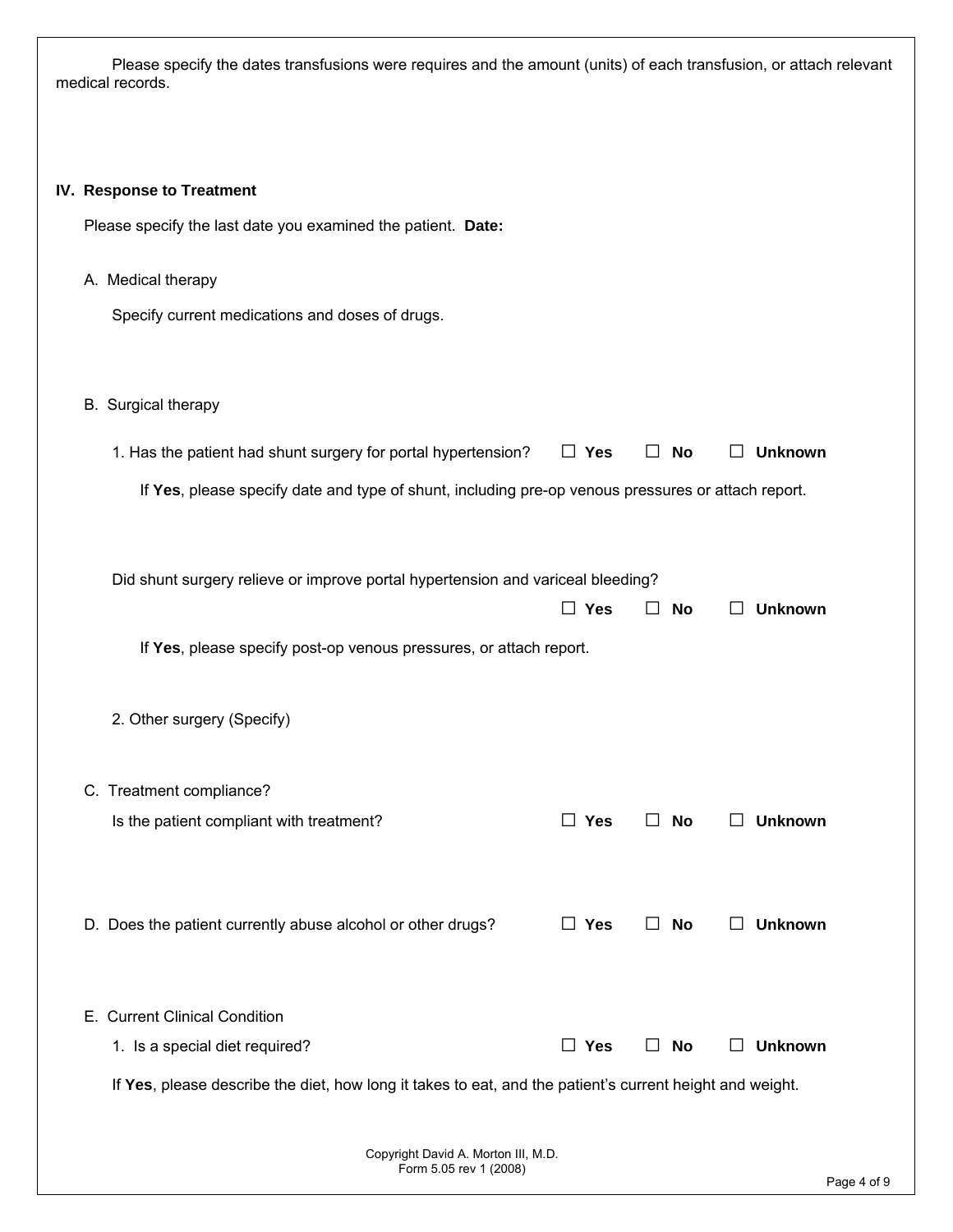| Weight (without shoes or heavy clothing):                                                                                              |    |            |              |           |              |                |
|----------------------------------------------------------------------------------------------------------------------------------------|----|------------|--------------|-----------|--------------|----------------|
|                                                                                                                                        |    |            |              |           |              |                |
| 2. Is the last measured total serum bilirubin normal?<br>If No, what is the last measured total serum bilirubin and date?              | ΙI | Yes        |              | <b>No</b> | $\mathsf{L}$ | <b>Unknown</b> |
| If the last bilirubin is 2.5 mg/dl or greater, how long has it been this high? (attach lab work)                                       |    |            |              |           |              |                |
| 3. Is the last measured serum albumin normal?<br>If No, what is the last measured serum albumin and date?                              |    | $\Box$ Yes |              | <b>No</b> | $\perp$      | <b>Unknown</b> |
| If the last serum albumin is 3.0 g/dl or less, how long has it been this low? (attach lab work)                                        |    |            |              |           |              |                |
| 4. Is there current ascites attributable to liver disease?                                                                             |    | $\Box$ Yes |              | No        | $\Box$       | <b>Unknown</b> |
| If Yes, was the diagnosis made by paracentesis?                                                                                        |    | $\Box$ Yes | $\perp$      | <b>No</b> | $\mathsf{L}$ | <b>Unknown</b> |
| How long has ascites been present?                                                                                                     |    |            |              |           |              |                |
| If hepatic ascites is present, has there been spontaneous bacterial peritonitis?                                                       |    |            |              |           |              |                |
|                                                                                                                                        |    | $\Box$ Yes | $\mathsf{L}$ | <b>No</b> |              | <b>Unknown</b> |
| If Yes, what was the diagnostic date and the absolute neutrophil count in the peritoneal fluid?                                        |    |            |              |           |              |                |
| 5. Is there current hydrothorax attributable to liver disease?                                                                         |    | $\Box$ Yes |              | <b>No</b> |              | <b>Unknown</b> |
| If Yes, was the diagnosis made by thoracentesis?                                                                                       |    | $\Box$ Yes |              | <b>No</b> |              | <b>Unknown</b> |
| If not by thoracentesis, how was the diagnosis made?                                                                                   |    |            |              |           |              |                |
|                                                                                                                                        |    |            |              |           |              |                |
| How long has hydrothorax been present?                                                                                                 |    |            |              |           |              |                |
| 6. Is there current hepatorenal syndrome attributable to liver disease?<br>(or attach copies of relevant lab work, if more convenient) |    |            | $\Box$ Yes   |           | $\Box$ No    |                |
| If Yes, what is the date and value of the most current serum creatinine?                                                               |    |            |              |           |              | <b>Unknown</b> |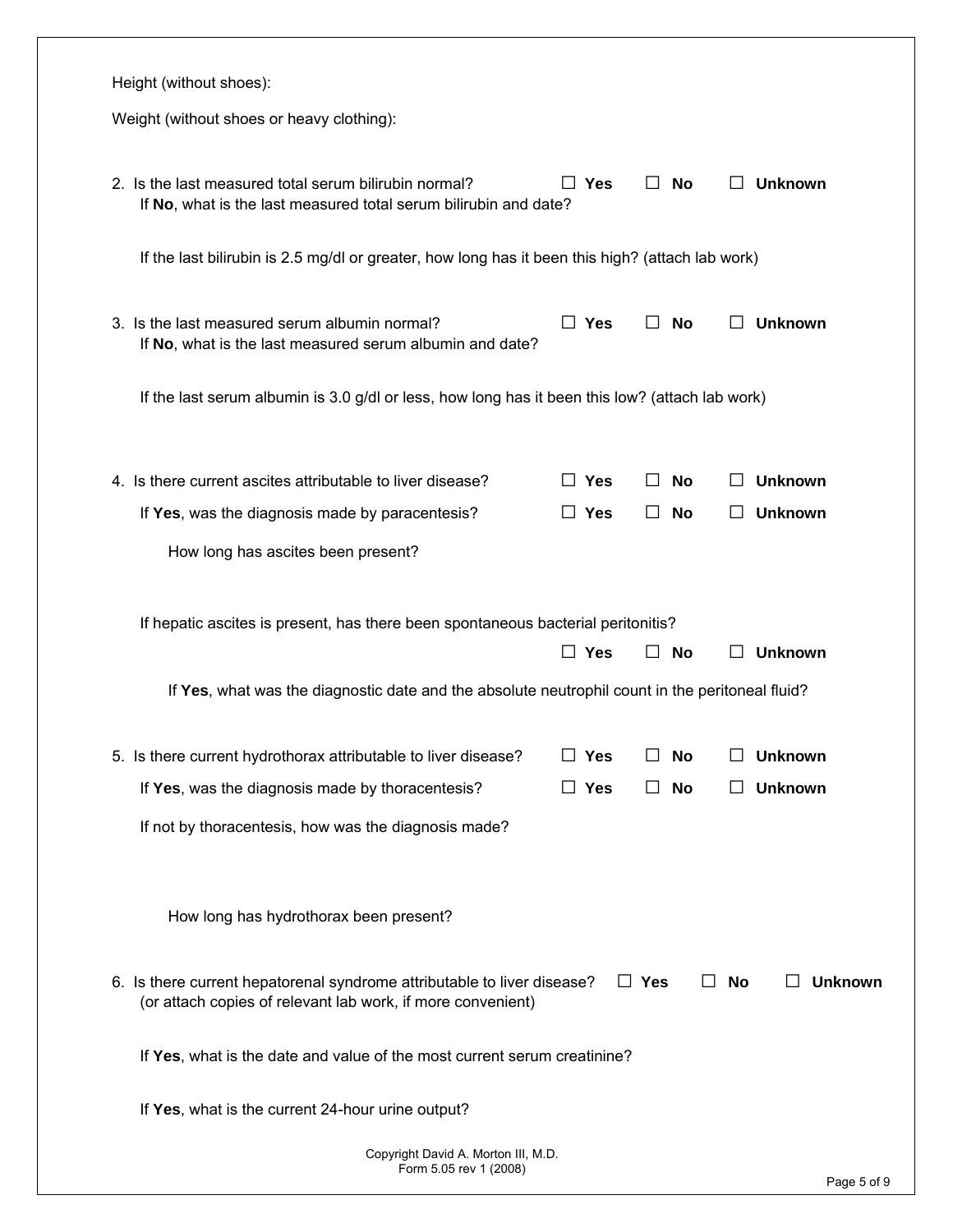| Date:                                                                                                                                                                                  |
|----------------------------------------------------------------------------------------------------------------------------------------------------------------------------------------|
| If Yes, what is the current urine sodium concentration?                                                                                                                                |
| Date:                                                                                                                                                                                  |
| If Yes, what are the current serum electrolyte (Na, K, CI) values?                                                                                                                     |
| Date:                                                                                                                                                                                  |
|                                                                                                                                                                                        |
| If Yes, what other relevant lab work was done (e.g., serum or urine osmolality?)                                                                                                       |
| Please cite dates and results.                                                                                                                                                         |
|                                                                                                                                                                                        |
|                                                                                                                                                                                        |
| 7. Is there current hepatopulmonary syndrome attributable to liver disease?                                                                                                            |
| $\Box$ Yes<br><b>No</b><br><b>Unknown</b><br>$\perp$<br>$\perp$                                                                                                                        |
| If Yes, what is the date and value of the most current PaO <sub>2</sub> on Room Air?                                                                                                   |
| Date:                                                                                                                                                                                  |
| If available, please include representative room air PaO <sub>2</sub> values for the past 6 months (or attach lab work<br>if more convenient).                                         |
|                                                                                                                                                                                        |
|                                                                                                                                                                                        |
| Is there documentation of intrapulmonary arteriovenous shunting?<br>$\Box$ Yes<br>No<br>Unknown<br>$\perp$<br>$\perp$                                                                  |
| If Yes, what were the diagnostic imaging tests done?                                                                                                                                   |
| Contrast-enhanced echocardiography                                                                                                                                                     |
| Macroaggregated albumin lung perfusion scan                                                                                                                                            |
| Other (please specify below)                                                                                                                                                           |
|                                                                                                                                                                                        |
| 8. Is the last measured International Normalized Ratio (INR) normal?                                                                                                                   |
| $\Box$ Yes<br><b>Unknown</b><br>No<br>$\perp$<br>$\Box$                                                                                                                                |
| If No, please specify INR values and dates (for past 6 months if available)                                                                                                            |
|                                                                                                                                                                                        |
| $\Box$ Yes<br><b>Unknown</b><br>9. Are the last measured hepatic enzymes normal?<br>No<br>$\mathsf{L}$<br>$\Box$<br>If No, cite date and nature of abnormalities (or attach lab work). |
|                                                                                                                                                                                        |
|                                                                                                                                                                                        |
| Copyright David A. Morton III, M.D.<br>Form 5.05 rev 1 (2008)<br>Page 6 of 9                                                                                                           |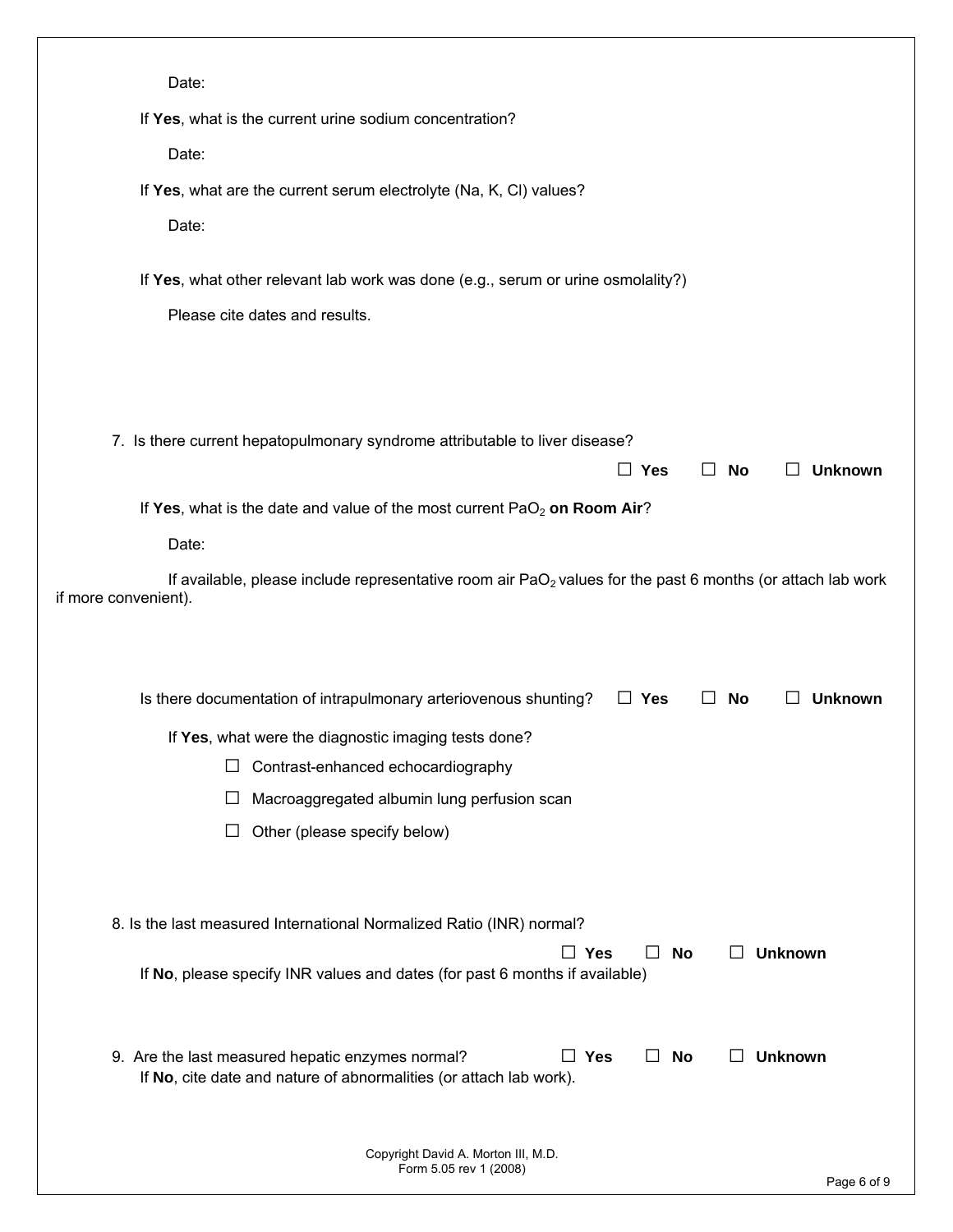| 10. Is there current hepatic encephalopathy?                                                                                                                                                                                                                                |           | If Yes, please answer the following questions, or attach relevant records.                             |                                     |         |           |            | $\Box$ Yes | $\perp$  | No        | $\mathsf{L}$      | <b>Unknown</b>                                                                                                                    |
|-----------------------------------------------------------------------------------------------------------------------------------------------------------------------------------------------------------------------------------------------------------------------------|-----------|--------------------------------------------------------------------------------------------------------|-------------------------------------|---------|-----------|------------|------------|----------|-----------|-------------------|-----------------------------------------------------------------------------------------------------------------------------------|
|                                                                                                                                                                                                                                                                             |           | Have mental abnormalities present on at least two evaluations at least 60 days apart during a          |                                     |         |           |            |            |          |           |                   |                                                                                                                                   |
| consecutive 6-month period?                                                                                                                                                                                                                                                 |           |                                                                                                        |                                     |         |           |            | <b>Yes</b> |          | No        |                   | <b>Unknown</b>                                                                                                                    |
|                                                                                                                                                                                                                                                                             |           | If Yes, which of the following have been observed?                                                     |                                     |         |           |            |            |          |           |                   |                                                                                                                                   |
|                                                                                                                                                                                                                                                                             | Confusion | (Currently?                                                                                            | $\Box$ Yes                          | $\perp$ | <b>No</b> |            |            | Unknown) |           |                   |                                                                                                                                   |
|                                                                                                                                                                                                                                                                             | Delirium  | (Currently?                                                                                            | $\Box$ Yes                          | ⊔       | <b>No</b> |            | ⊔          | Unknown) |           |                   |                                                                                                                                   |
|                                                                                                                                                                                                                                                                             | Stupor    | (Currently?                                                                                            | $\Box$ Yes                          | ப       | No        |            |            | Unknown) |           |                   |                                                                                                                                   |
|                                                                                                                                                                                                                                                                             | Coma      | (Currently?                                                                                            | $\Box$ Yes                          | ⊔       | <b>No</b> |            |            | Unknown) |           |                   |                                                                                                                                   |
| of consciousness? - Discuss here.                                                                                                                                                                                                                                           |           |                                                                                                        |                                     |         |           |            |            |          |           |                   | Other examples, of abnormal behavior, cognitive dysfunction, changes in mental status, or altered state                           |
| 11. Is there current anemia?                                                                                                                                                                                                                                                |           | If Yes, what is the date and value of the most current hematocrit or hemoglobin?                       |                                     |         |           |            | $\Box$ Yes | $\perp$  | <b>No</b> | $\Box$            | <b>Unknown</b>                                                                                                                    |
| 12. In your opinion, is there currently end-stage liver disease?<br>Comments:                                                                                                                                                                                               |           |                                                                                                        |                                     |         |           | $\Box$ Yes |            | $\Box$   | No        | $\Box$            | <b>Unknown</b>                                                                                                                    |
| 13. Is the patient post-liver transplantation?<br>disability regulations with proof of transplantation. Completion of Sections V and VI this form are not necessary if less<br>than one year post-op.                                                                       |           |                                                                                                        |                                     |         |           |            | $\Box$ Yes |          | <b>No</b> | $\vert \ \ \vert$ | <b>Unknown</b><br>If Yes and the patient is less than one year post-op, the claim is an automatic allowance under Social Security |
| complete current exam is available, attach a copy or use the space under Section VII. All transplant complications should<br>be addressed, including any problems with non-hepatic organs. Additional forms may be needed, depending on the<br>patient's current condition. |           | If Yes, and the patient is more than one year post-op, a complete physical examination is needed. If a |                                     |         |           |            |            |          |           |                   |                                                                                                                                   |
| V. Current Functional Limitations - Specific residual functional capacities and limitations                                                                                                                                                                                 |           |                                                                                                        |                                     |         |           |            |            |          |           |                   |                                                                                                                                   |
| If the patient is malnourished with significant weight loss, please also complete Form 5.08. In that event, it is not<br>necessary to complete this section V. on this Form 5.05.                                                                                           |           |                                                                                                        |                                     |         |           |            |            |          |           |                   |                                                                                                                                   |
| Overall functional limitations are addressed on Form 5.08.                                                                                                                                                                                                                  |           |                                                                                                        |                                     |         |           |            |            |          |           |                   |                                                                                                                                   |
| Note: The following questions apply only to patients at least 18 years of age. For younger children, please discuss<br>any known limitations in age-appropriate activities in section VI.                                                                                   |           |                                                                                                        |                                     |         |           |            |            |          |           |                   |                                                                                                                                   |
| In respect to the patient's impairment, please give your opinion in response to the following questions:                                                                                                                                                                    |           |                                                                                                        |                                     |         |           |            |            |          |           |                   |                                                                                                                                   |
|                                                                                                                                                                                                                                                                             |           |                                                                                                        | Copyright David A. Morton III, M.D. |         |           |            |            |          |           |                   |                                                                                                                                   |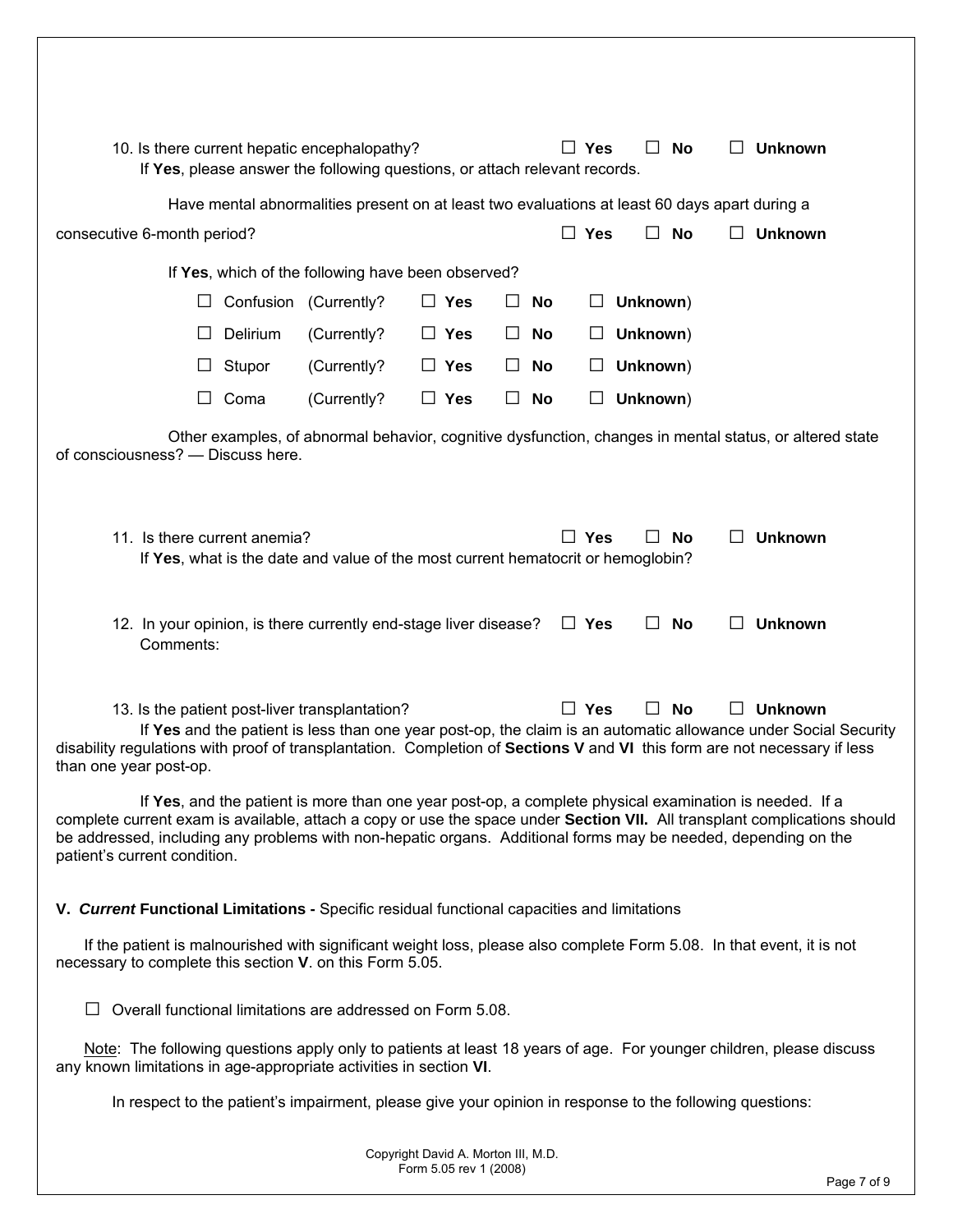|  |        | 1. Does the patient have the strength and stamina to stand and/or walk 6 - 8 hours daily on a long term basis?           |
|--|--------|--------------------------------------------------------------------------------------------------------------------------|
|  |        | $\Box$ Yes<br><b>Unknown</b><br>$\Box$ No<br>$\Box$                                                                      |
|  |        | If No, how long can the patient stand and/or walk (with normal breaks) in a $6 - 8$ hour work day?                       |
|  |        | 2. What maximum weight can the patient lift and/or carry occasionally (cumulatively not continuously)?<br>$\Box$ Unknown |
|  | $\Box$ | Less than 10 lbs.                                                                                                        |
|  | ⊔      | 10 lbs.                                                                                                                  |
|  | $\Box$ | 20 lbs.                                                                                                                  |
|  | $\Box$ | 50 lbs.                                                                                                                  |
|  | □      | 100 lbs.                                                                                                                 |
|  | $\Box$ | Other (lbs.)                                                                                                             |
|  |        | 3. What weight can the patient lift and/or carry frequently (cumulatively not continuously)?                             |
|  |        | $\Box$ Unknown                                                                                                           |
|  | $\Box$ | Less than 10 lbs.                                                                                                        |
|  | ப      | 10 lbs.                                                                                                                  |
|  | $\Box$ | 20 lbs.                                                                                                                  |
|  | $\Box$ | 50 lbs. or more                                                                                                          |
|  | $\Box$ | Other (lbs.)                                                                                                             |
|  |        | VI. For children under age 18 only.                                                                                      |
|  |        | $\Box$ Yes<br>$\Box$ No<br>$\Box$ Unknown                                                                                |
|  |        | Does the child have significant limitations in age-appropriate activities?                                               |
|  |        | If Yes, specify the age-appropriate limitations of which you are aware.                                                  |
|  |        |                                                                                                                          |
|  |        |                                                                                                                          |
|  |        |                                                                                                                          |
|  |        |                                                                                                                          |
|  |        |                                                                                                                          |
|  |        |                                                                                                                          |
|  |        |                                                                                                                          |
|  |        |                                                                                                                          |
|  |        |                                                                                                                          |
|  |        |                                                                                                                          |
|  |        |                                                                                                                          |